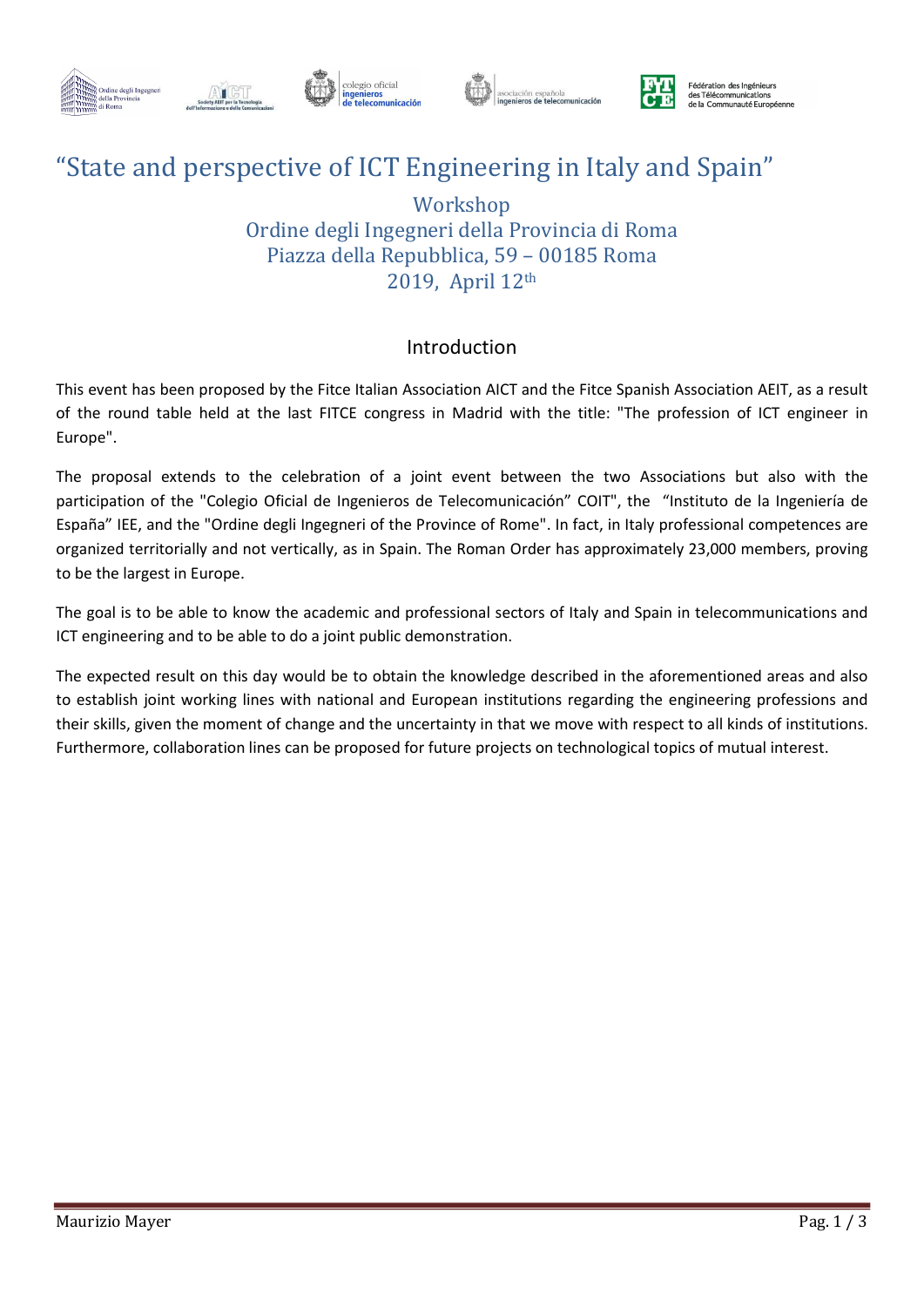



olegio oficial



Fédération des Ingénieurs des Télécommunications de la Communauté Européenne

## "State and perspective of ICT Engineering in Italy and Spain" Working Groups activity

For the appropriate preparation of the meeting, three common working groups will be set up to prepare their documents. They will begin to work separately in Italy and Spain from January 15th until the end of March. During this period, information and preparatory documents will be exchanged between the two countries. On April 11th (that is, the day before the workshop) each working group will meet jointly in the premises of the Order of Rome to prepare a common position to be presented the following day in plenary.

The topics that will be addressed by the working groups are:

#### Group 1: Professional ICT careers in Spain and Italy

To analyse: Careers, centres; Competencies; Study plans; Abilities; Situations of conflict; Evolution of students and future forecast Italy: Ing. Paola Rocco (\*) – Ing. Valerio Lombardi - Ing. Luca Tricca Spain: Prof. Ing. Ferran Marques (\*)- Prof. Evaristo Abril

#### Group 2: Professional environment

To analyse: Professionally recognized degrees; Professional certifications; Qualifying professional associations; Public offer of employment of professionals; Socio-professional study

 Italy: Ing. Massimo Marrocco (\*) – Ing. Ciro Fanigliulo - Ing. Luciano Cristaldi Spain: Ing. Andrea Iglesias (\*) – Ing. Diego Sansegundo – Prof. Julio Navío

#### Group 3: Associative environment

To analyse: Associations and schools; Evolution and forecasts; the situation in Europe Italy: Ing. Carlo Carosi (\*) – Ing. Vincenzo Cortese - Ing. Alessandro Vizzarri Spain: Ing. Luis Gil (\*) – Ing. Jesús Izquierdo

(\*) Coordinator